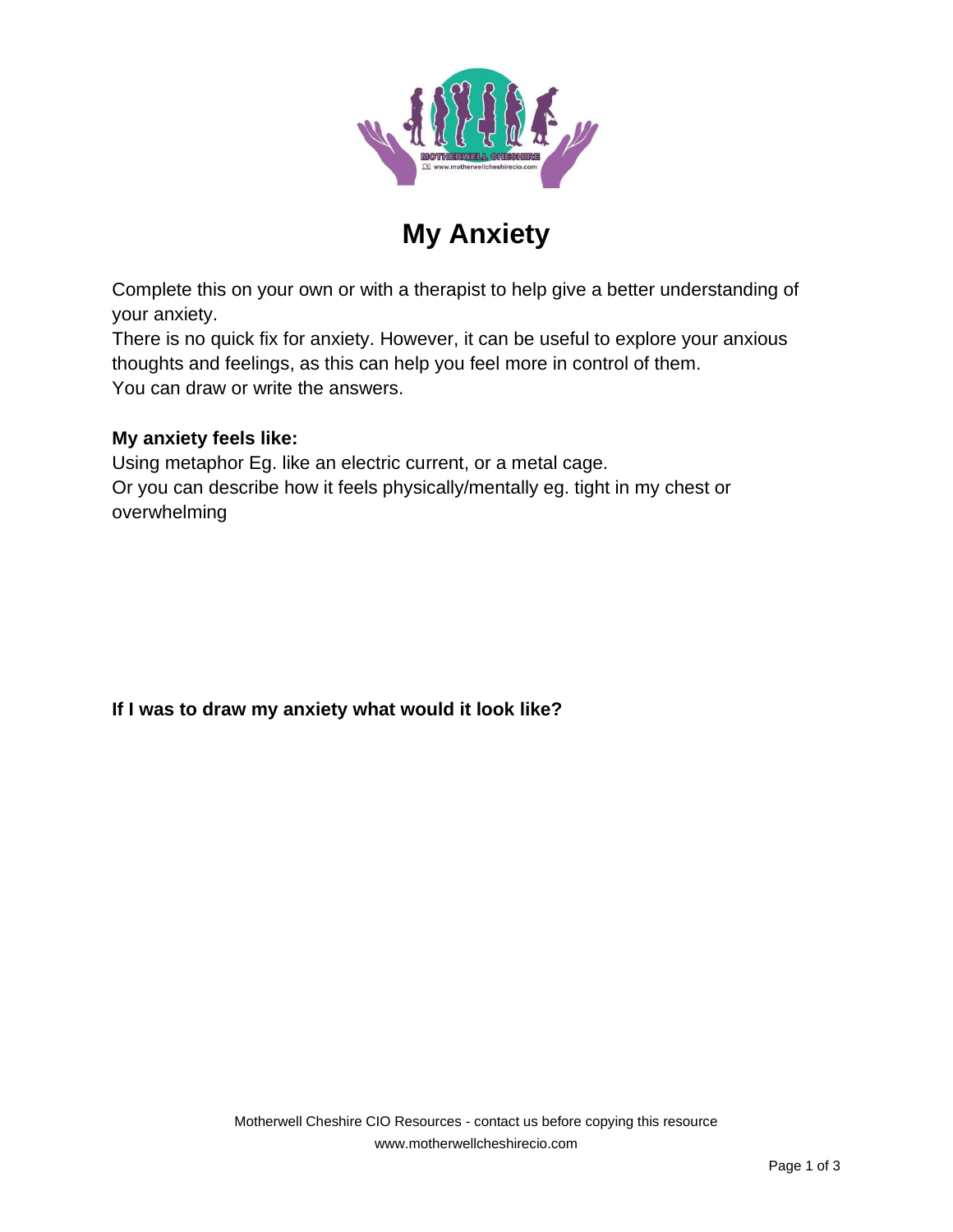

### **If I was to draw how I feel when I'm not anxious it would look like?**

**I feel more anxious when:**

**I feel less anxious when:**

#### **When did it start?**

Think about when in your life you started to be overwhelmed by anxiety, who was in your life, what were you doing, where were you?